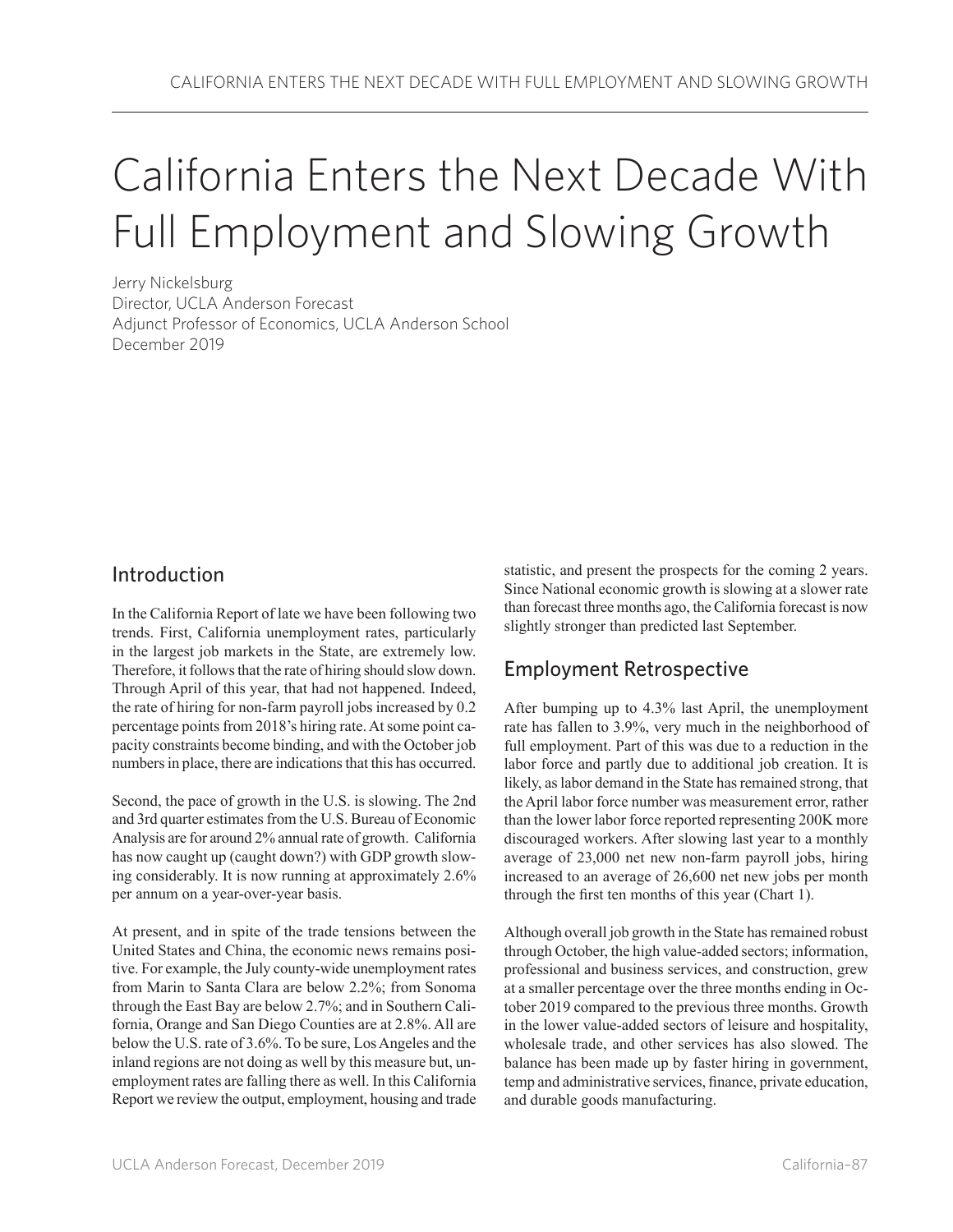This shift in the sectoral component of job growth is the reason why California GDP growth is slowing even though non-farm payroll job growth is not. As these are not usually fast-growth sectors, it suggests the more rapid job growth of the past year is abating. One can view this as a kind of "trickle-down" with support services receiving the benefit of previous growth in the high-value added sectors. Although we do not know if this will continue or reverse, with slower national and international growth, our thinking is slanted towards a continuation of this trend.

Healthy labor markets in California are also geographically widespread (Chart 4). In the last twelve months, with the exception of Los Angeles and Sacramento, California's major population regions experienced job growth in excess of 2% while the U.S. outside of California experienced only 1.35% growth, the same as Los Angeles. The risks to continued rapid growth continue to be the high cost of housing and the Administrations restrictions on international immigration.



*Source: EDD.ca.gov*



*Source: EDD.ca.gov*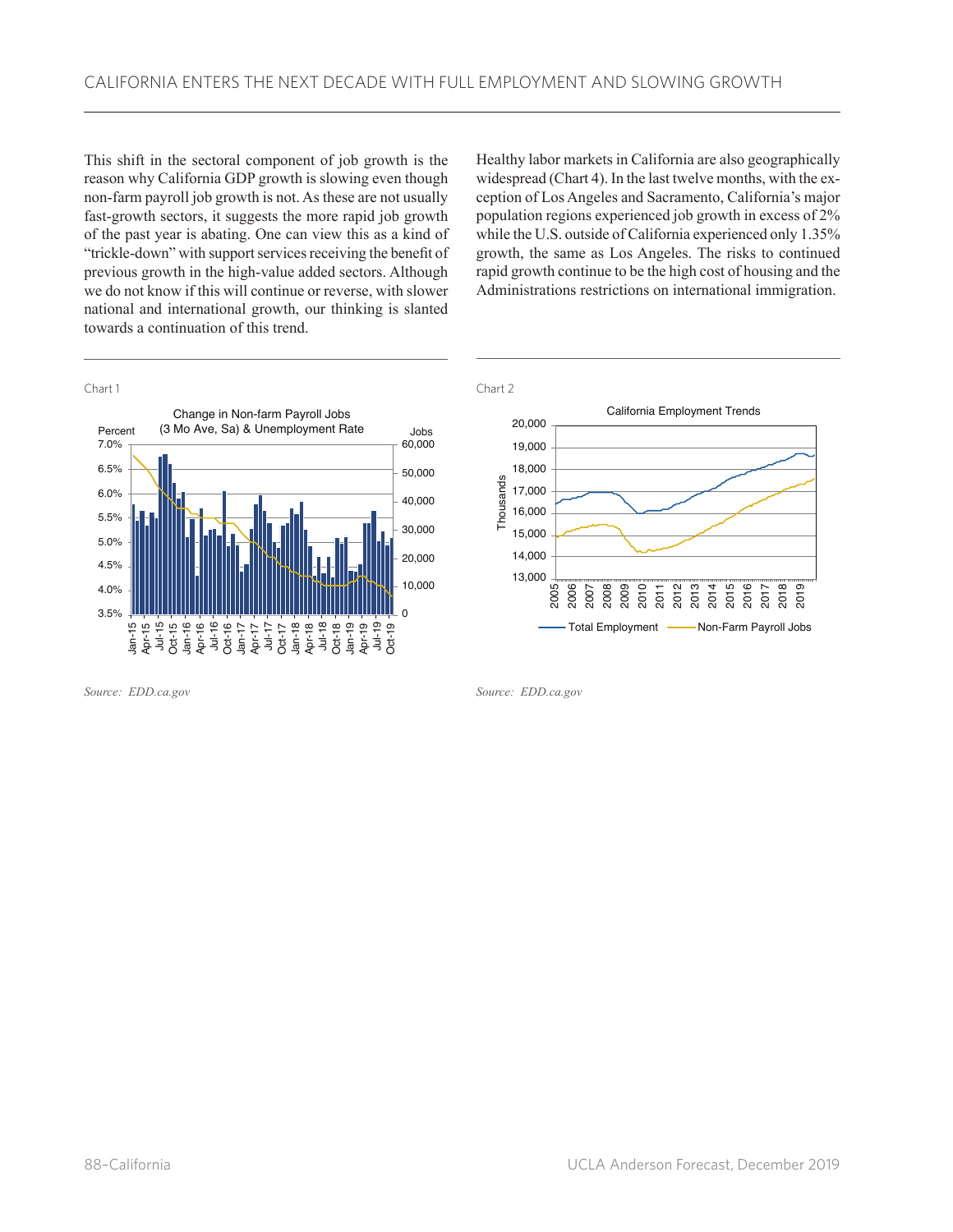Chart 3



*Source: EDD.ca.gov, UCLA Anderson Forecast*

Chart 4



*Source: EDD.ca.gov, UCLA Anderson Forecast*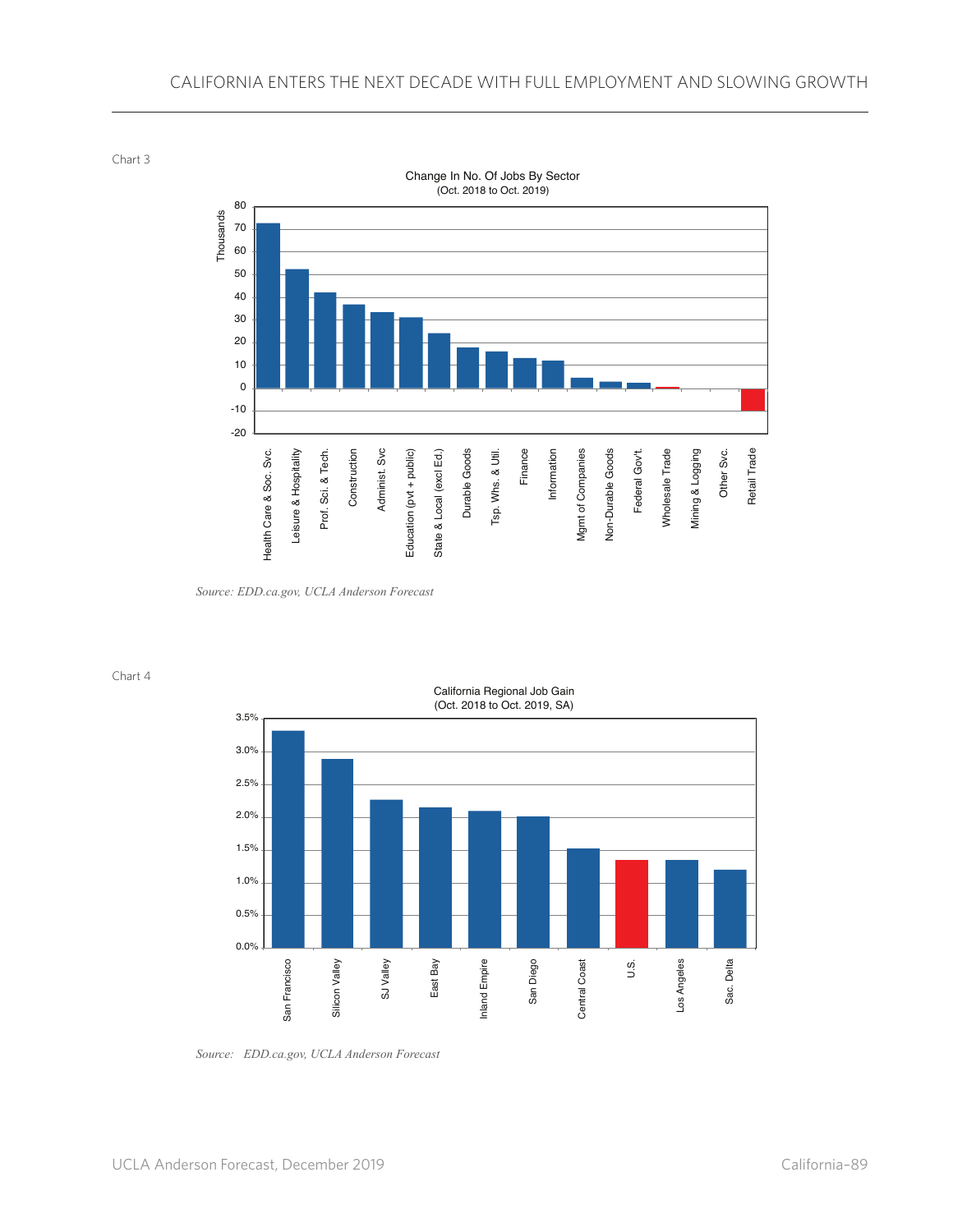# Anderson Forecast Monthly GDP Metric

The Anderson Forecast measure of monthly GDP for the State shows continued, but slowing growth. (Chart 5) The solid line is the Anderson Forecast Monthly GDP Metric and the circles are the quarterly GDP estimates from the U.S. Bureau of Economic Analysis. The UCLA Anderson Forecast metric is contemporaneous and is available shortly after the end of each month, unlike the quarterly BEA numbers which arrive with a considerable lag. The chart is in logarithmic scale, which means that straight lines represent constant rates of change. There is a clear flattening of the slope of the monthly line reflecting the slowing of the California economy from 3.5% growth rate to 2.6% growth.

This is still above the U.S. rate, and while we expect further slowing of the California economy as part of the U.S. economic growth slowdown in 2020, this differential is expected to persist. This is because the weakness in the U.S. economic outlook is due in part to weakness in autos, and California is less exposed to that sector than many other states. Under our assumption of increased imports and exports, California's logistics industry is due to grow more rapidly than the rest of the U.S., and California's tech industry, particularly in the southern part of the State should continue faster than U.S. growth rates.

The reason for the slower California GDP growth lies in a shift in the sectors where growth is occurring. This is illustrated with two sub-sectors of Professional and Business Services. Chart 6 shows the output of Professional, Scientific and Technical Services, a high value-added sec-



*Source: BEA.gov, UCLA Anderson Forecast*

tor. The scales are in the same proportion to each other. As employment grows so does output, but at a faster rate. Some of this is due to increases in productivity and some to increases in hours. In the most recent few months (to the right on the chart) employment growth slows. The decline in output with approximately the same number of jobs is a consequence of declining hours worked in this sub-sector. Chart 7 shows the same two series, output and employment, for administrative services. Here, one observes an increase in employment in recent months and an increase in output. However, the two are growing at approximately the same rate. Thus, employment in the sector grows, but the rate of growth of output (part of State GDP) grows more slowly than a similar increase in employment in higher value-added sectors.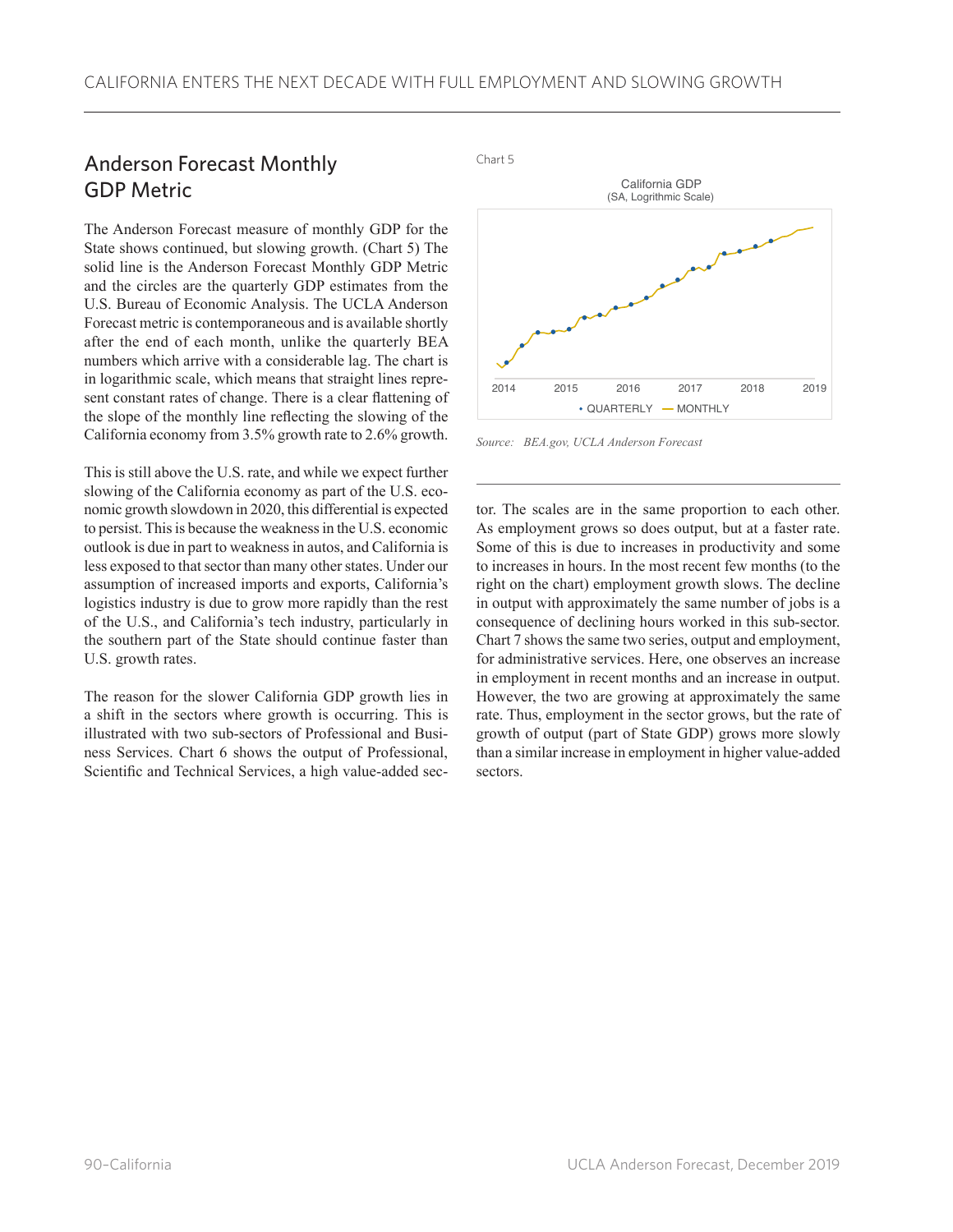

*Source: BEA.gov, EDD.ca.gov, BLS.gov UCLA Anderson Forecast*





*Source: BEA.gov, EDD.ca.gov, BLS.gov UCLA Anderson Forecast*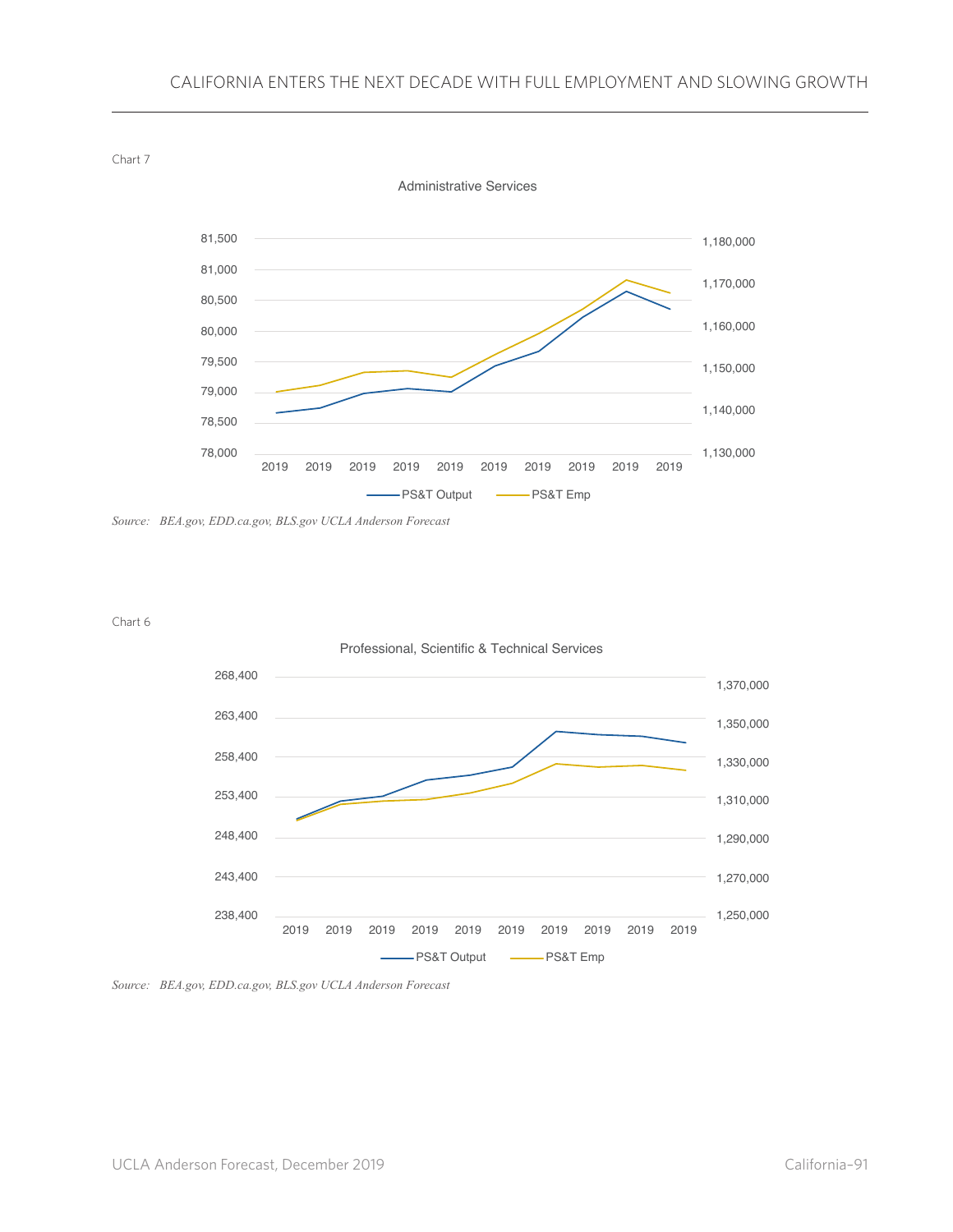### Housing Market Retrospective

In the last two California reports we presented analyses of California's soft housing market and attributed the softness to expectations of slower price appreciation and possible interest rate cuts. With the recent decline in interest rates, the eight-month softness in housing markets seems to be over. Nevertheless, there is not a return to "normal" housing markets. The sale of single-family detached homes (Chart 8) has been relatively flat at 400,000 these past four months, and is now resting 3.6% below the 2015-2017 historical average as well as 2.6% below the September/October average for the same period. Median home prices have also stalled (Chart 9). Although up from one year ago, over the past six months there has been little to no appreciation in median values. It appears that the falling mortgage interest rates through the Spring of 2019 pushed up home prices but did little to revitalize the real estate market.

With little long-run price appreciation, flat existing real estate sales, and nervousness about the near-term future of housing markets, residential construction continues to languish. The annual rate of building has remained in the 100K to 115K rate since summer began (Chart 10). When one considers the fact that some of these permits were for rebuilding homes lost in natural disasters, the State has clearly fallen behind in home production relative to population growth and future needs, and this is not expected to change any time soon.

Even though there are moves afoot to increase housing production in the State legislature and in City Halls in some jurisdictions, our forecast is for a modest increase in the level of building followed by increased slack when the U.S. economy softens in late 2020, and then followed by a slow recovery of home building through 2021. There are several reasons for this. First there are capacity constraints in building. With elevated employment levels in construction, it is difficult to ramp-up to much higher levels in the short-run. Therefore, easing the permitting process in the face of an inelastic short-run supply, will have only modest impact.

Moreover, there are geographical constraints not imbedded in the regulatory constraints. For example, shortly after Los Angeles accepted a higher home construction target from SCAG, a project in South Los Angeles on a long vacant lot near the Crenshaw transit line was turned down. The rationale for the rejection was that local residents, who are not affluent LA Westsiders, feared the project would be a gateway to the gentrification of their neighborhood. Ultimately, the 577 new homes may be built in the Crenshaw Corridor, but it will take time to sort out.

Chart 8



*Source: California Association of Realtors*

Chart 9





#### Trade and Trade Wars

Trade wars are on everyone's mind with respect to the economy. California, with large ports and supporting logistics industry, is more vulnerable to a direct impact than in other parts of the U.S., at least as far as trade disputes with China are concerned. The trade wars have indeed had an impact on California the past three months, but with respect to employment, not by much.

Total goods movement for the three months ending in October 2019 through the ports of Long Beach, Los Angeles and Oakland are down by 4.5% relative to the previous year. International air cargo at LAX and SFO is down by nearly 10% for the same period. Cargo movements through Ontario and Oakland airports, which are distribution centric airports, are also down over the past three months.